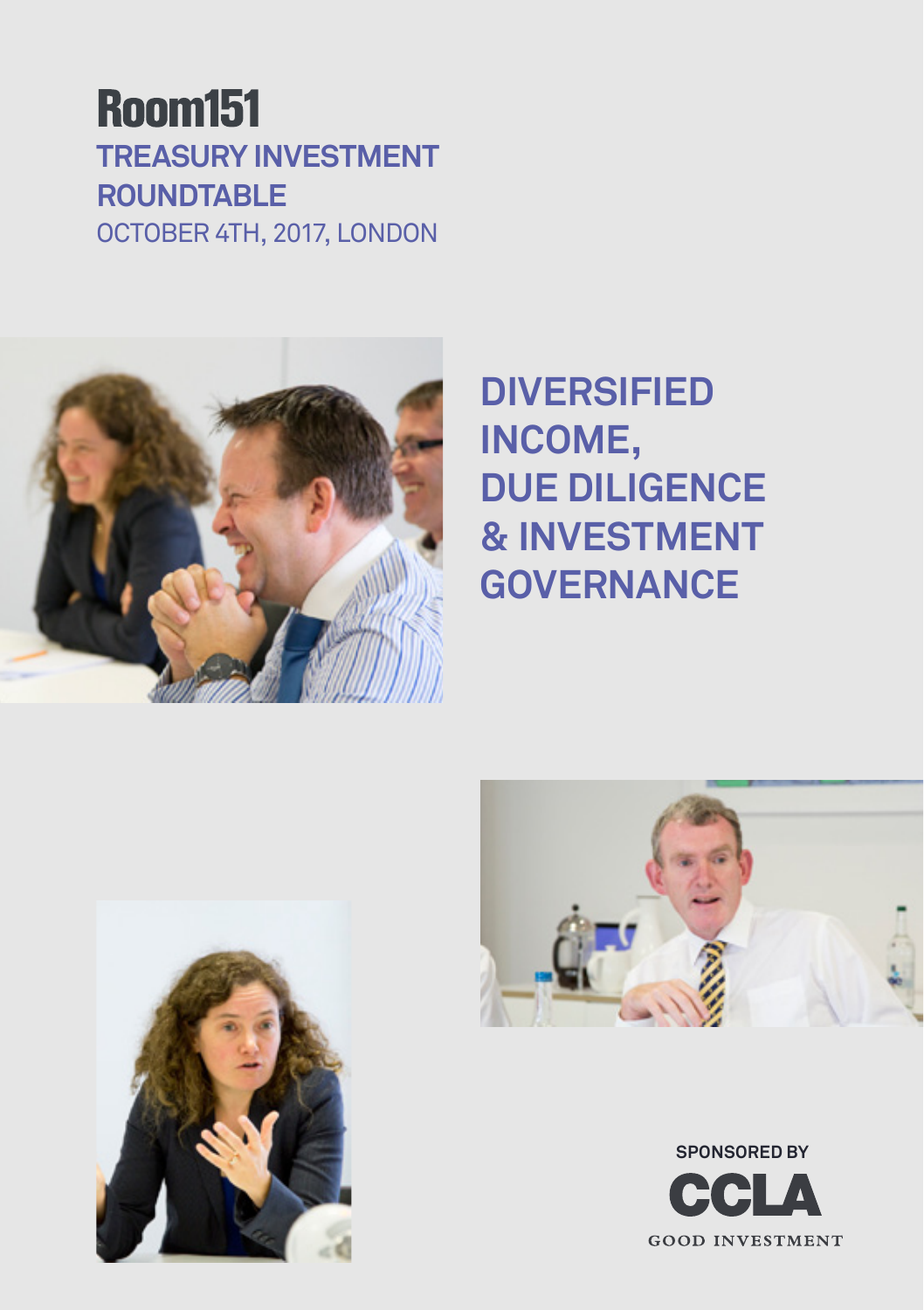To mark the launch of CCLA's Diversified Income Fund, a multi-asset pooled investment vehicle, we invited a group of council treasurers to discuss their appetite for different asset classes, the importance of governance and the perils of being late to the party.

## **Room151**

**Room151 Events & Sponsored Content**

**Peter Findlay** events@room151.co.uk +44 (0)20 8617 3119

#### **At the table**

**Paul Jones** Chief Finance Officer s151 Forest of Dean DC and Cheltenham Borough Council

**Jason Vaughan**  Strategic Director & Chief Finance Officer Dorset Councils Partnership

**Danny Mather**  Corporate Finance Manager Warrington Borough Council

**Sean Clark** Director of Finance and IT Thurrock Council

**Chris West** Consultant (moderator)

**Charlotte Ryland**  Director – Investments CCLA

**John Kelly** Client Director **CCLA** 

**Peter Findlay** Publisher Room151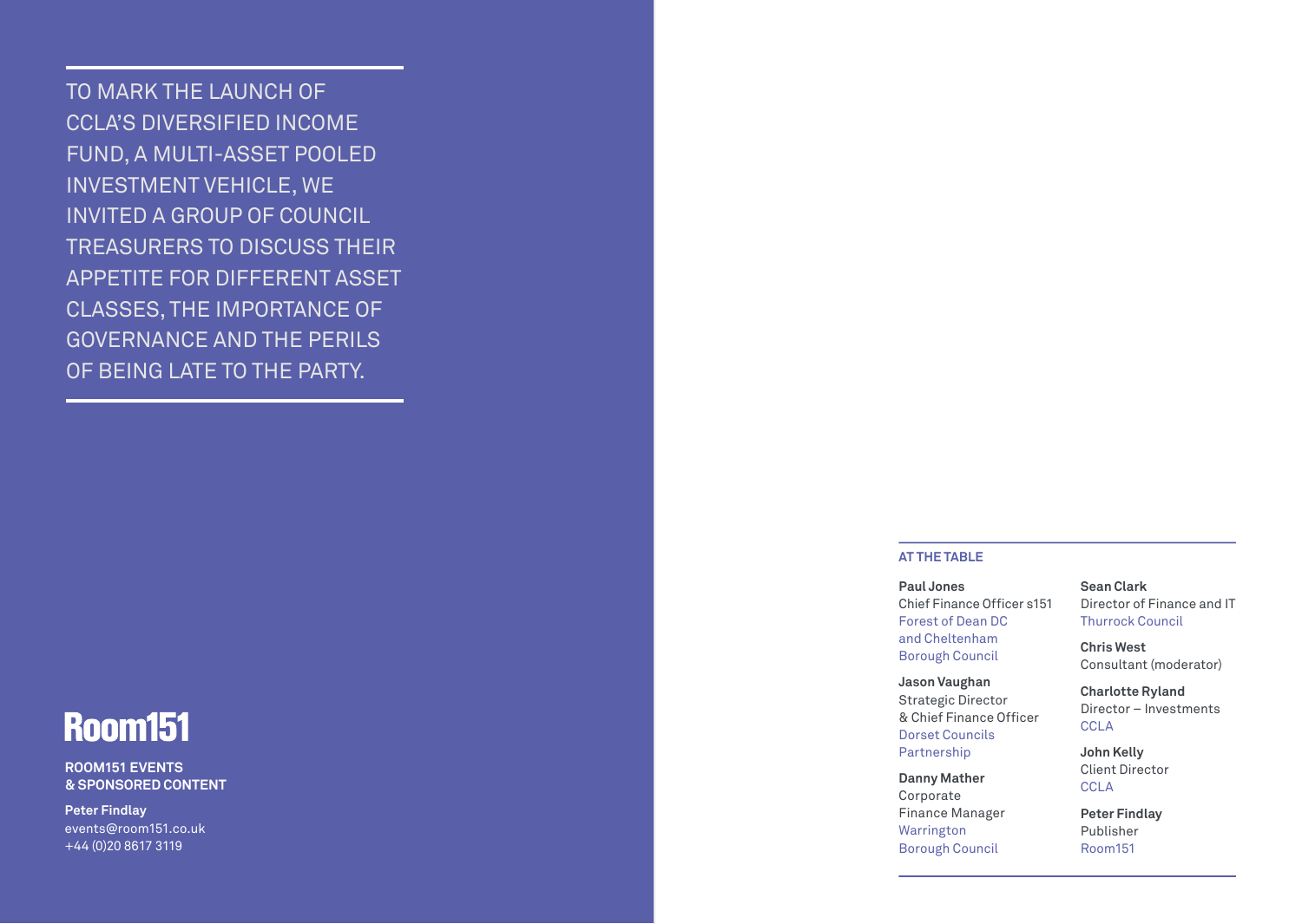### **Treasury Investment Roundtable:** Diversified income due diligence & investment governance

#### **Chris West**

I'm going to start by asking Charlotte just to talk very briefly about one of the multi-asset projects that CCLA has got just to stimulate a discussion.

#### **Charlotte Ryland**

Ok sure, so I'll talk a little bit about our thinking behind the launch of the DIF (Diversified Income Fund).

We've had a lot of conversations with local authorities whose treasurers have mainly focused on cash in the past. Clearly, in the current environment if you want to produce decent returns you have to look beyond just cash, and we know from conversations we've had, and from Room151 surveys, that treasurers are diversifying their assets and moving into other areas.

The question is, what other assets should you be looking at, how should you package those together and produce something which is sensible for you? The most obvious place to look is the bond market which is low volatility and seems a fairly safe place to be, but if you look at what you're getting in terms of gilt yields at the short end of the market, it's a pretty pathetic yield of around 42 basis points. You can move that out to, say, 30 years, take on an awful lot of duration and interest rate risk, and maybe get 1.9% which is still a pretty



*Chris West, Consultant (moderator)*

low return particularly in the context of inflation running at, say, 2.9%.

Then you have the corporate bond market where you take on credit risk, for an additional return but still not a real return. Next most obvious port of call is indeed property and a lot of local authorities moved into that successfully, either on their own behalf or, indeed, through pooled vehicles. I suppose our concern, just looking at property, is where we are in the cycle. Property has clearly done very well already, but do you want to lock yourself into one asset, particularly one which is very focused on the UK economy, so you're not getting any diversification of economic exposure?

We've also been looking at alternatives by which we mean things like infrastructure, whether that be social infrastructure, solar, wind farms, things like contractual income, leasing projects and those we think have got pretty attractive returns. They're more complicated to manage than the bond market but we think quite interesting.

And then finally equities, which is maybe the one that's the most controversial, but what do they offer you? They offer you a decent capital return over the long term, assuming you are a long-term investor. If you have cash you can put away for just two or three years, clearly it's not appropriate, but if you're looking longer term then perhaps equities could fit the bill.

It also depends what kind of equity you buy. We are very much focused on quality companies, strong returns on capital, sustainable dividends and decent balance sheets: more the Unilever end of the market rather than the Glencore end.

We think there is scope to include equities within a broader stream of assets.

And then why use a pooled vehicle? Again, it's about that spread of assets you can get and the fact it is liquid so you can deal daily and get your money in and out if that is what you require.

#### **Chris West**

So, over to you colleagues. What alternative investment assets have you looked at and what do you feel about the muti-asset fund CCLA has developed?



*Charlotte Ryland, CCLA*

#### **Diversification**

#### **Jason Vaughan**

I suppose I've been sold already because two of my councils are in the DIF fund. I think it's about recognising the journey that councils are going on, from the traditional bank deposit stuff to looking at other things. There's less money coming into councils, interest rates are still very low, there's ongoing risk around the banks, and so we've been forced to look at different ways of preserving our money.

We've got a reasonable spread of assets, I guess, and have been moving away from traditional deposits for a period of time now. We've been in property for a few years and other multi-asset funds. Our mandate is to look at the income generation and obviously try and protect capital, but it's that diversification that we're looking for. It's a significant departure from what we would have done, traditionally, looking back five or six years.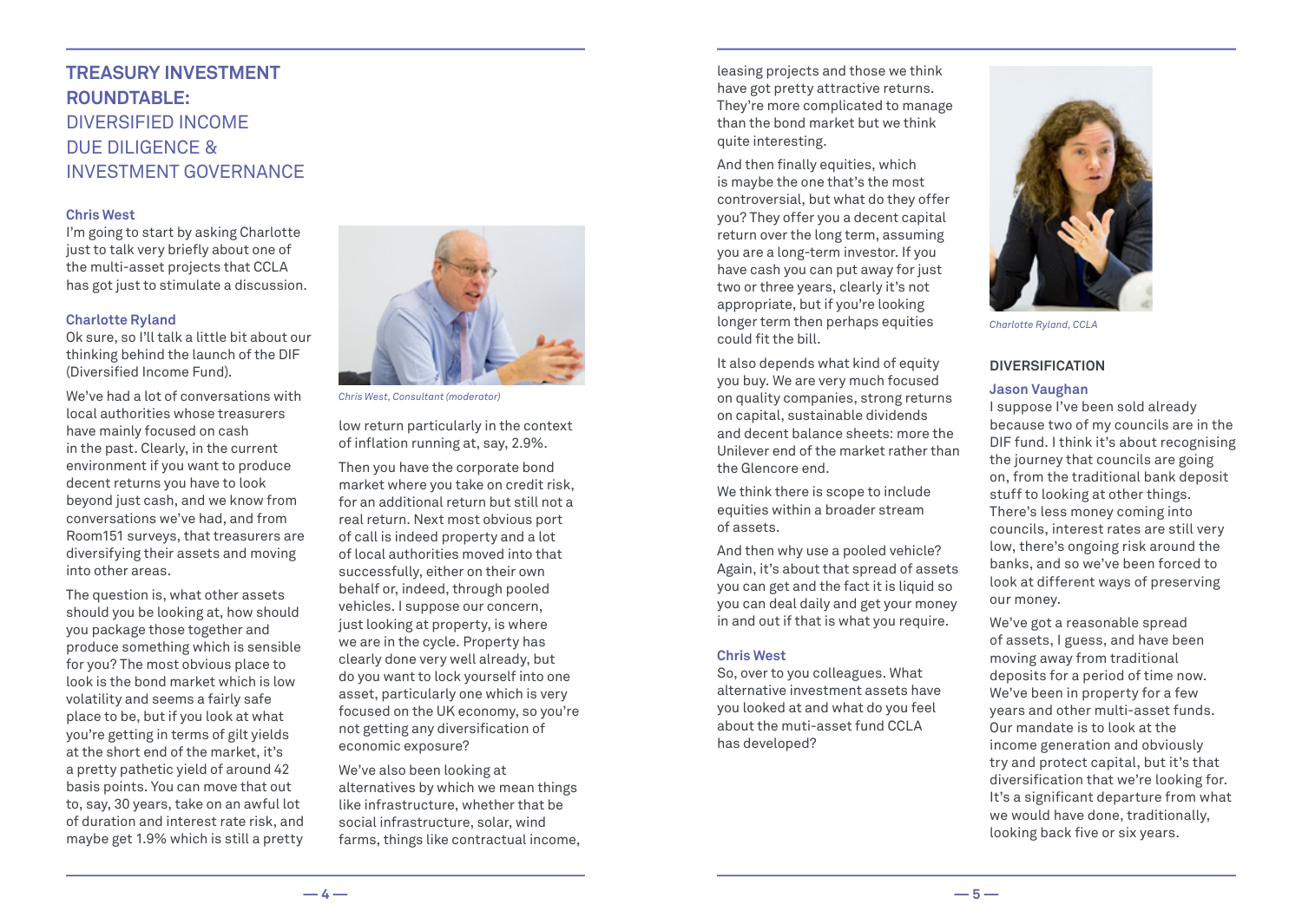#### **Chris West**

What sort of member involvement is there in making these decisions?

#### **Jason Vaughan**

We have a treasury management panel which covers all three councils and we have three sessions a year where we bring in our advisers to speak to them. Also, CCLA have presented to our members and are coming in January again, so we're trying to include members in the conversation and enhance their training through contact with our providers.

In terms of the day-to-day decision making, it's got to be delegated because of its nature. But the strategy is with us. We do an awful lot of reporting on treasury so we report to our scrutiny committee, to our audit committee and to our decision making committee, on a quarterly basis, of where our portfolio is.

#### **Chris West**

 And they're quite comfortable with the multi-asset pool?



*Sean Clark, Thurrock Council*

*"Our mandate is to look at the income generation and obviously try and protect capital, but it's that diversification that we're looking for"* **Jason Vaughan**

#### **Jason Vaughan**

Yes, absolutely, and that's because this isn't a quick thing we've just jumped into; it's a journey we've been on for a period of time. Some of them would be even more gungho, perhaps, than I would be on one or two things. I keep reminding them that it's a balance. Some of them wanted to put all of our funds into property a couple of years ago because it was doing so well and that isn't the game we're playing; we can't have all our eggs in one basket.

#### **Chris West**

Has it changed the relationship with your consultants or the way they're viewed?

#### **Jason Vaughan**

I'm not sure it has done greatly. Clearly we are looking for wider advice and you've got to be clear about who's making decisions. What we've learnt from previous experience is you need to understand who's advising you and who's making the decisions? We're very clear on where those governance issues sit. The members view our advisers as quite helpful, they provide the expertise that I can't carry as a 151 that's why I pay them.

*"I've cut services back as much as I can and have factored in traded income, such as waste collection, so you are then left having to find something which gives meaningful returns in the short term."* **Sean Clark**

#### **Sean Clark**

Listening to Jason, I think we're at a different stage of the journey. The treasury report goes through in February which sets the treasury management indicators and then, effectively, as long as I operate within those indicators, there's never been any secondary check, as such. That doesn't stop us having conversations with the portfolio holder of course; but in terms of an investment committee or anything like that, we've never done it.

That's just beginning to change now. We've just got papers going through where our administration wants six principles on a panel looking at investment decisions. It won't be just investments they look at and they won't look at every investment we make; we'll still have a fair bit of latitude. But any investment over £10m and over [a duration of] one year, for instance, needs to go through this panel.

#### **Chris West**

And what type of investments are you considering?

#### **Governance**

#### **Sean Clark**

So, we're just looking for opportunities where we can get a decent enough return to actually defend the budget. We have about the third lowest unitary budget in the country so, by definition, we've got about the third lowest cost per service; it never quite works that way but you know you're in that spectrum. We've got about £16m to find over the next three years and about £6m of that in the next year. I've cut services back as much as I can and have factored in traded income, such as waste collection, so you are then left having to find something which gives meaningful returns in the short term.

If you go directly into property, which is partly what we're looking at, you probably won't get any income for another three to four years because there's going to be a longish lead-in time. So, at the moment, we're doing quite a lot of investments with our cash and exploring others. Among those we've got solar, investments with CCLA, bio diversity investments and a bond which lends money to SMEs. As long as I can get comfort over the next three to five years then we can actually start concentrating on how to move that on.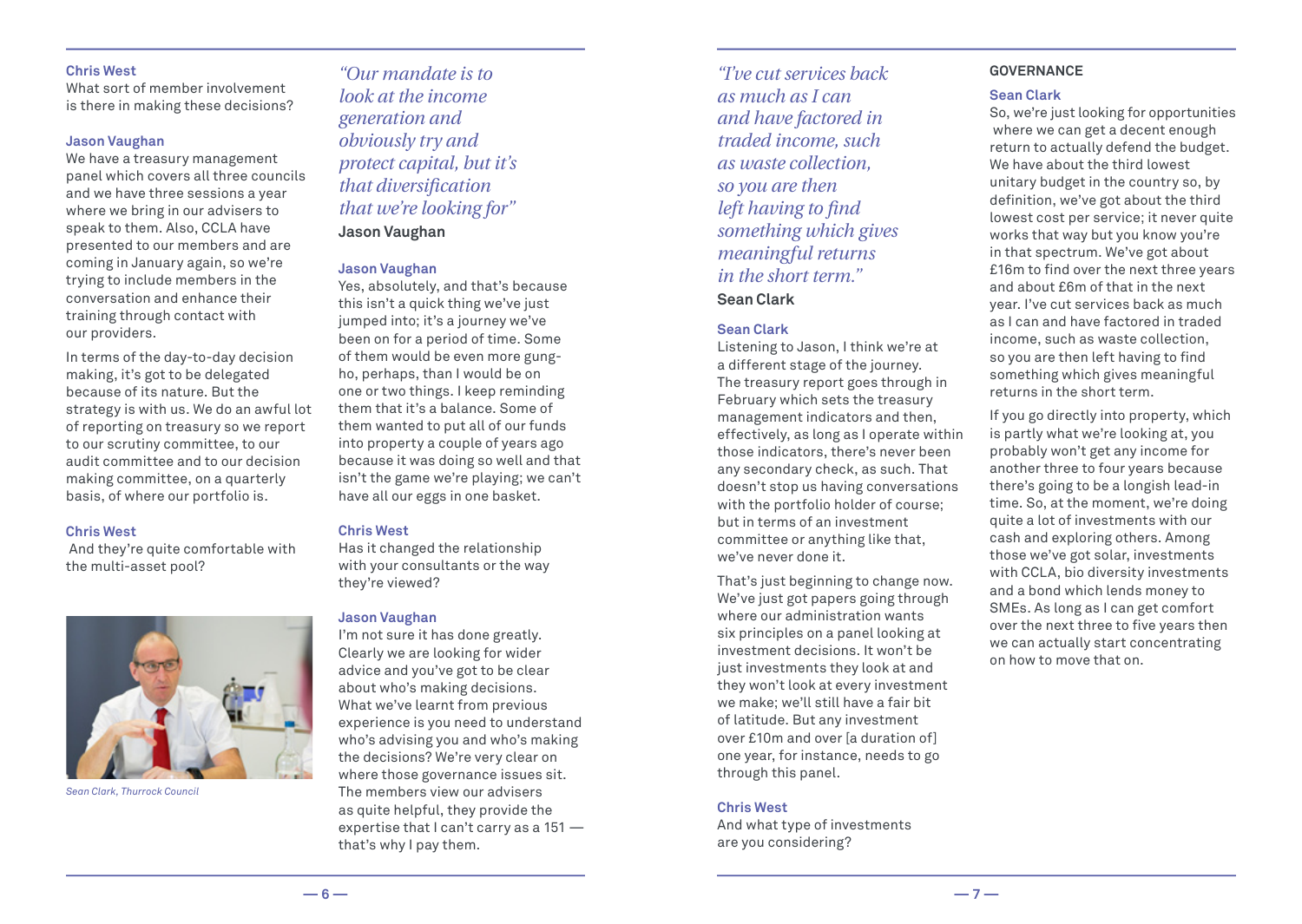#### **Jason Vaughan**

I think that's what's driving it. We're all having to make money somehow and, actually, treasury activity is one of the quickest things you can turn around, compared to say some other trading activity you can do. The other thing for me is, if it goes wrong, can I explain it to somebody? Does it seem reasonable? Do the people around me know what we're doing? Then, if it goes wrong, I want us all to be in it together because we understood what we were doing.

#### **Chris West**

So I want to bring in Paul.



*Paul Jones, Forest of Dean DC and Cheltenham Borough Council*

#### **Paul Jones**

The key message I'm getting from my members is about diversification and not being over-exposed to any one asset class. All of the areas we've captured, whether it be solar bonds, property funds, maritime, wind bonds, policy investments, it's all been about diversifying and not having our eggs in one basket. In Cheltenham's case, that is what happened with the Icelandic banks.

So, I think in terms of the CCLA multi asset fund, I'd probably be interested to put my toe in the water.

Looking at the wider dynamics of the latest government settlement this idea of what is raised locally is spent locally and the drive towards business rates retention—that makes investments in our own communities much more interesting.

That can mean buying [real] assets that have already been built or, at the other end of the risk profile, it means developing [property] ourselves, which is currently happening in both of the districts that I look after.

I suppose taking those policy investments one stage further, we will look at investing in other assets that the council either has a direct interest in, like the airport, or some of the charities that are currently running our buildings. If they want to put in a major investment to a leisure centre or to a public rail asset, then there's a business case that generates the income and we will have all of those in our treasury management strategy. Primarily, they will probably be charged 3% plus base rate, something along those lines, so obviously it's win/win for both the organisation and the council.

#### **Ethical**

#### **Chris West**

Danny, focusing on treasury instruments, tell us about Warrington's journey.

#### **Danny Mather**

I think diversification for us probably began in earnest around four years ago with the CCLA property fund that we invested in. Since then we've become very active in the green energy field, so that's really been a policy decision for the council due to a number of reasons. The first is "returns" and, secondly, our members have been saying for years that they want to make our investments more ethical.

With our solar investments, for example, we're happy with the return we've been getting but also with the security as well. The work we've done with Sean (Sean Clark) and the London boroughs has seen us really go to town on the due diligence, working with the leading firms in the sector. I've got more confidence that our resources are safer there than the money we've got with RBS, for example, where it's not beyond comprehension that something could go wrong.

We've just invested £200m in a big business park in Warrington which we're treating as a treasury investment. Again, we've departed from the norm there and used an offshore tax structure held in Jersey. We've bought that asset to hold as a long-term treasury investment.



*Danny Mather, Warrington Borough Council*

Governance is critical to us, and we have a treasury management board that meets on a bi-monthly basis and anything new we take to members at the outset and they're involved in all the briefings. We involve members in risk management workshops as well.

We own 33% in a new challenger bank, called Redwood Bank, which we've done for two reasons. Firstly, we have a policy initiative to promote wider economic development and, secondly, we want to make a decent financial return for the authority.

We're looking at developing more collaborative investments, so some of the solar bonds we've done we're getting together with other local authorities to do as joint investments. The major advantages, of course, are sharing the due diligence costs, sharing the risk and drawing on a wider pool of risk management across a number of treasury teams, member committees and legal resources that the different councils bring to the table.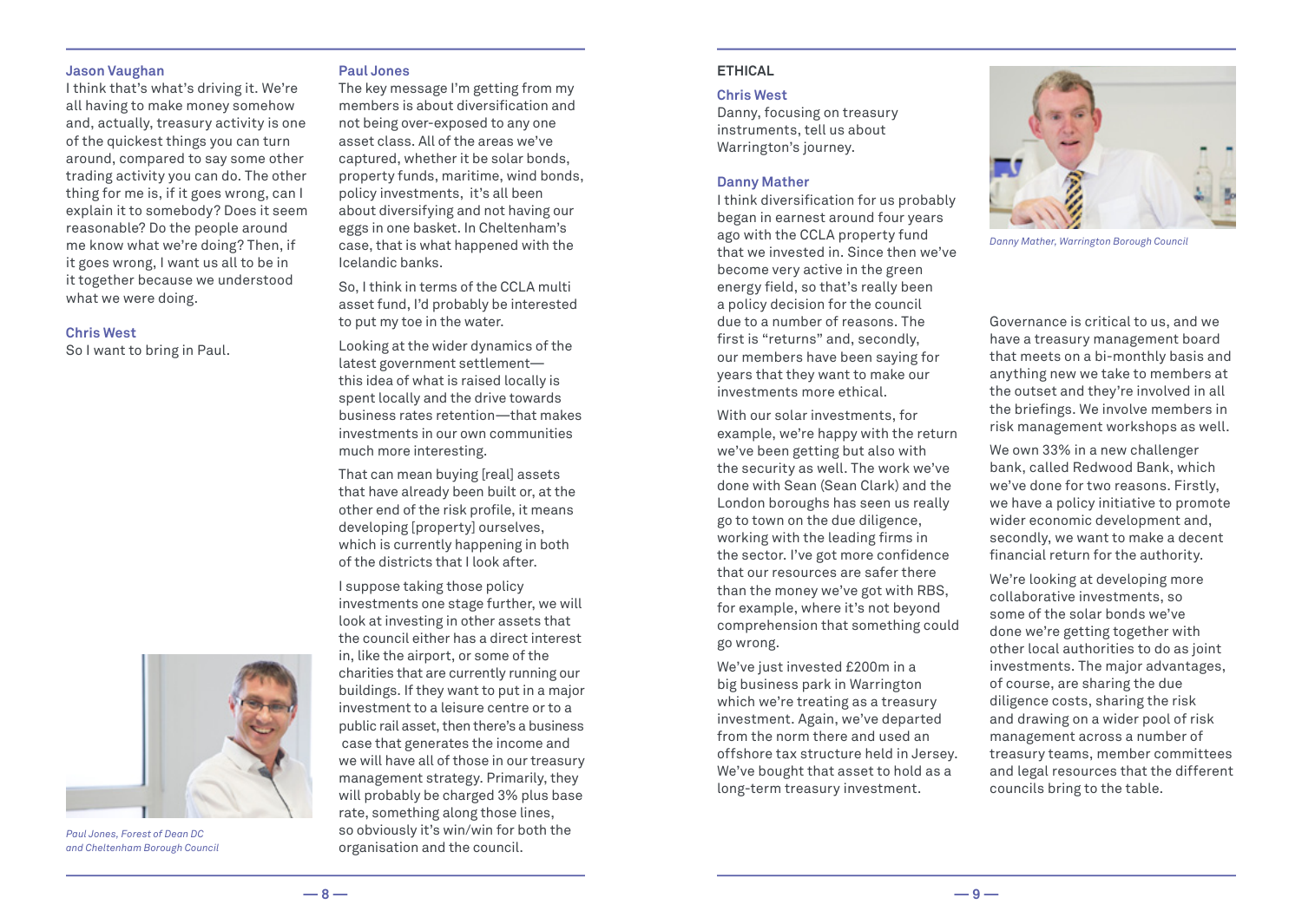#### **Opportunities**

#### **Peter Findlay**

Charlotte, can I ask you what you think about what you've heard so far about the potential risks these guys are taking on, looking at some of these opportunities individually compared to a pool fund?

#### **Charlotte Ryland**

One of the obvious ones is you're buying these things directly and therefore there's a liquidity issue, so if you wanted to get out, could you get out? Whereas with a pooled vehicle—yes, you could. If you're absolutely certain that's money you can lock away for ages, then that's absolutely fine.

Then I suppose the other issue is the due diligence you can do. Clearly Danny feels absolutely on top of it, but is every council in that position? Would every council do as much due diligence as clearly you guys have done, or is there a risk that they don't do their homework and someone ends up coming a cropper?



*Jason Vaughan, Dorset Councils Partnership*

#### **Danny Mather**

I probably share your concerns. I think there are authorities out there that perhaps don't have the expertise and it's easy to jump into stuff. There are different investment opportunities that cross my desk every day now and it would be so easy to invest. There is probably a scandal coming, but you know 400 authorities may do something well and if one gets it wrong it taints the sector.

#### **John Kelly**

It's probably the case that the ideas follow money and it's been well publicised that local authorities are investing in a broader range of assets now. Do you think there's a risk that attracts the slightly less scrupulous providers, offering ranges of returns which appear attractive but actually have levels of risk or uncertainty associated with them? That's my concern, that the skillset required to determine how much risk is associated with attractive returns varies across the country.

#### **Chris West**

I don't think the same opportunities are out there for every local authority. To use an analogy, this isn't like a sprint where you've got a field of people all very closely packed together and one might be slightly ahead of the others. It's much more like a marathon where the field is spread out over a very long distance and the front runners are lapping those at the back in terms of expertise, appetite for risk, experience and so on.

#### **John Kelly**

That's my point really. The pressure on those who have been slow to respond is probably even greater and at a time when the cycle has moved on, yields are lower and people offering products are new to the sector. You just wonder whether that combination leads to a level of risk that the early movers avoided.

#### **Chris West**

Any views on that?

*" That's my concern, that the skillset required to determine how much risk is associated with attractive returns varies across the country."* **John Kelly**

#### **Jason Vaughan**

People are at different stages up and down the country and treasurers and section 151 officers have different starting points in terms of their budgets too. Some local authorities actually don't need to do a lot of this and, actually, they're financially OK. Although, there aren't many of those left now. The danger is somebody who's at the back of the pack now puts in a sprint to try and get to the front and if you're running the marathon the one thing you don't do is start sprinting half way through.

#### **Danny Mather**

It comes down to your strength of governance. If you've got good internal governance that you can channel any proposals through, then I think that does minimise the risk

I know councils are searching for yield because they need to bridge budget gaps, but also I think they are waking up to a new dawn and realising they have the powers to do this type of stuff.

The powers have been there since 2011 but the sector has been slow to realise the advantages. When I was trained you couldn't borrow to invest. I've done lots of presentations on this and I'm always asked 'can you borrow to invest?' And the fact of the matter is you can.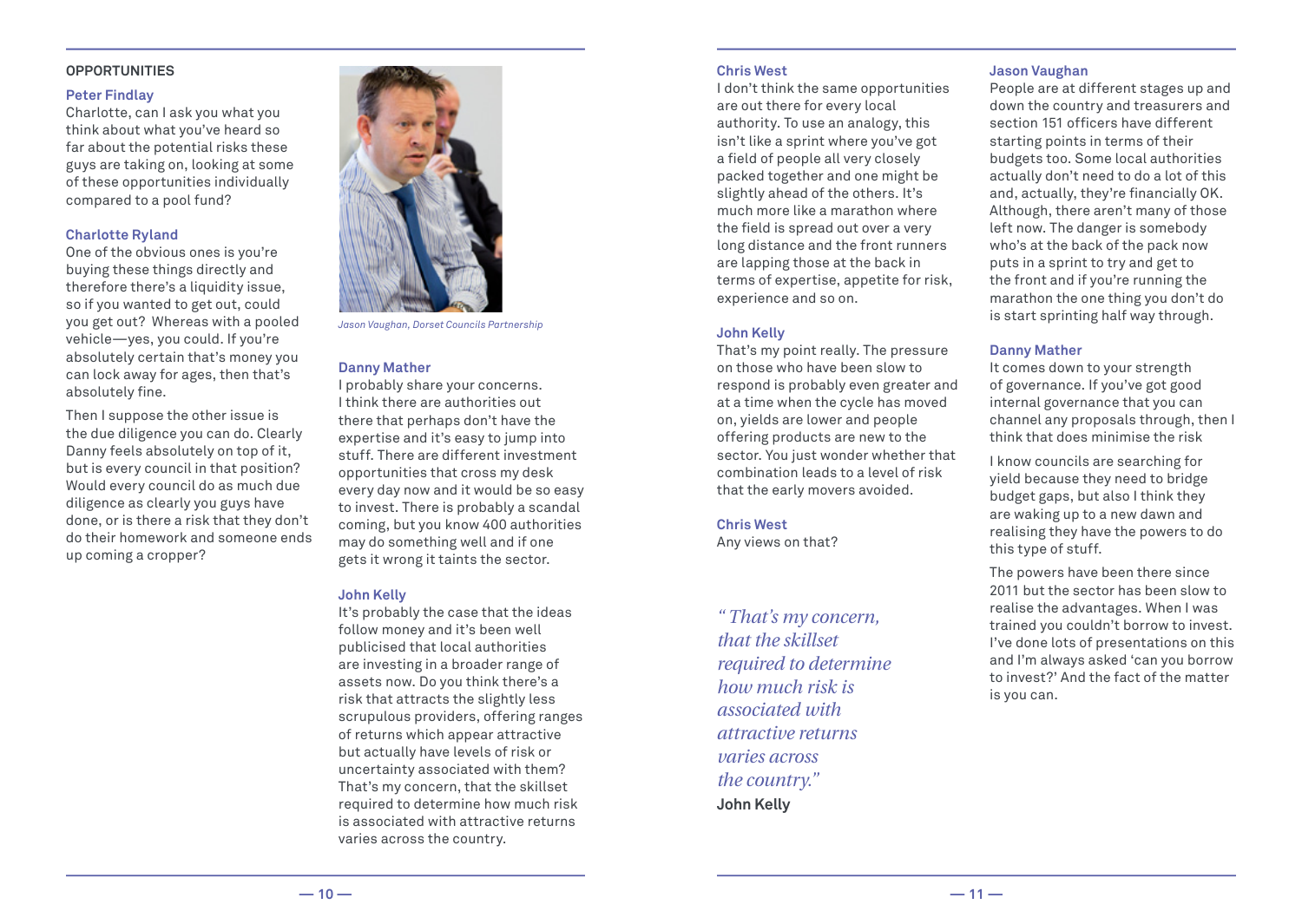#### **Peter Findlay**

Is there much more long-term money identifiable within councils? Is there a good reason why councils are looking longer term with their investments, other than because they need to generate income somehow, or are they taking on too much liquidity risk?

#### **Jason Vaughan**

We've looked at our cash flows a lot harder than, perhaps, we ever have done before so that we can determine how much of our cash genuinely needs to be liquid. The reality is in the past we over-egged it. We had too much liquidity there and the money wasn't working hard enough for us. It's a lot smarter to refine those numbers and figure out how much money you really need in the short term.

#### **Paul Jones**

In Cheltenham's case the only real cash they've got is ear-marked reserves which are scheduled to be spent over the short to medium term. Forest of Dean, on the other hand, are still sitting on capital receipts from the sale of housing stock and I think it's been a learning curve for members that have realised over the last year that this sum of money is not doing much for us in cash deposits, which is really why we're looking more at diversification.

*"It's much more like a marathon where the field is spread out over a very long distance and the front runners are lapping those at the back in terms of expertise, appetite for risk, experience and so on."* **Chris West**

#### **Chris West**

I really recognise Jason's point. Sometimes technical level officers within treasury departments in finance teams are really risk averse, or can be. We used to have this annual conversation about what was the cash flow forecast and I was always being told we we're going to run out of money in 18 months. And it just never happened. Now that is well-meaning colleagues just being cautious, imbued in a culture of prudence that perhaps has served us well for many years. But difficult times need new approaches and I think challenging that culture of risk aversion is an important development.

#### **John Kelly**

We've had a good run in the markets. Do you think councils are in this for the long run or because it's a sunny day? There will be a market correction at some point, how do you think councils will respond?

#### **Danny Mather**

I think it goes back to the due diligence again. Taking the property development we've just done, for example, we've modelled the project against stresses like the recession we saw in 2008. What would happen if the investment was impaired? What would happen to our revenue account? We've not just looked at the sunny picture but at the downside risks and we've made a rational longterm decision based on that.

#### **Chris West**

I can remember the day of the Icelandic banking crash, receiving a phone call very early in the morning from my chief executive in words that I wouldn't care to repeat in polite company, asking whether we had any money in Iceland and, if we did, she would want to have some very stern words with me. We didn't, but in a way it was kind of accidental because you could legitimately have had, based on every bit of advice that you'd got at the time.



*John Kelly, CCLA*

#### **Paul Jones**

I think that's why I've also got a treasury management panel and if nothing else it does enable you to take some collective responsibility. In answer to your original question Chris, would I be interested in looking at this particular multi-asset product, I personally would say yes, with some limited exposure; but what I would like to do is, obviously, take my members on that journey with me too. I think my members would say: we're not risk averse but want to be risk aware—so what are the risks of us moving into this?

#### **Peter Findlay**

Charlotte do you think what you've heard today bodes well for the Diversified Income Fund?

#### **Charlotte Ryland**

I think in the environment we're in with pressure on budgets and the point of view of returns available, clearly you have to have a wider remit and there are a lot of things that it sounds like you guys are doing yourselves, which is fantastic. But there is also, I would say, probably a role for something which is easily accessible, which has a big range of assets in there and is actively managed for you, along with all the other things that you're clearly doing.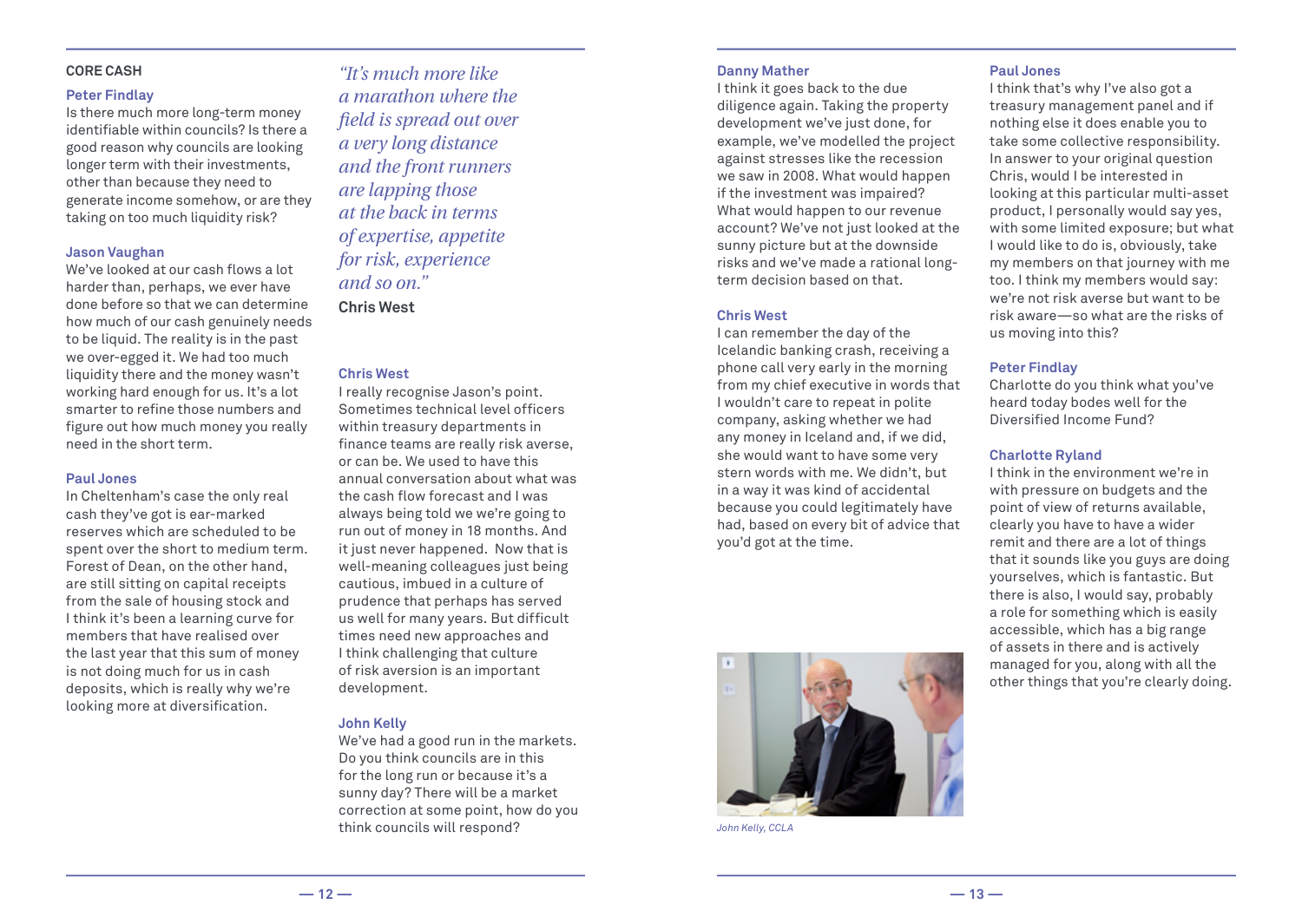#### **Peter Findlay**

And what's your view on the value of assets currently, given where we are in the cycle?

#### **Charlotte Ryland**

That is the difficult question that we wrestle with because it's hard to look at any asset class and say, this is desperately cheap. Almost all of them have been pushed up by quantitative easing and with the amount of cash flowing around in the system.

We'd say that bonds are looking quite expensive and equities, relatively speaking are arguably better value. There's at least still earnings growth coming through in the equity market and, in terms of extended evaluation, the market is not as extended as it has been at certain points in the past. It always depends on what you're actually buying too; there's always scope for some things to grow better than others.

Property: we've been pulling back a little bit of our property exposure just because we think values have run a long way. You are still getting very decent rental income though, and what we would say is diversify your property exposure so that it's not just commercial property, but includes some of these specialist areas such as student accommodation.

*"That is the difficult question that we wrestle with because it's hard to look at any asset class and say, this is desperately cheap. Almost all of them have been pushed up by quantitative easing…"* **Charlotte Ryland**

#### **About the Sponsor**

**CCLA** has managed local authority funds for over 40 years and charities for over 50 years.

**The Diversified Income Fund** is a balanced, multiasset investment fund providing an attractive and rising income with the potential for increased capital values over time. Risk control is a key part of the investment approach: the fund is structured to provide a higher income than cash but with lower risk than property or longer dated bonds.

#### CCLA also manages **The Local Authorities' Property Fund and The Public Sector Deposit Fund**

*CCLA Investment Management Limited (registered in England No. 2183088) and CCLA Fund Managers Limited (registered in England No. 8735639) at Registered office, Senator House, 85 Queen Victoria Street, London EC4V 4ET, is authorised and regulated by the Financial Conduct Authority.*

#### **Key Contacts**





**Mark Davies** mark.davies@ccla.co.uk 07904 657 815

**Karen Carter**  karen.carter@ccla.co.uk 07879 553 807